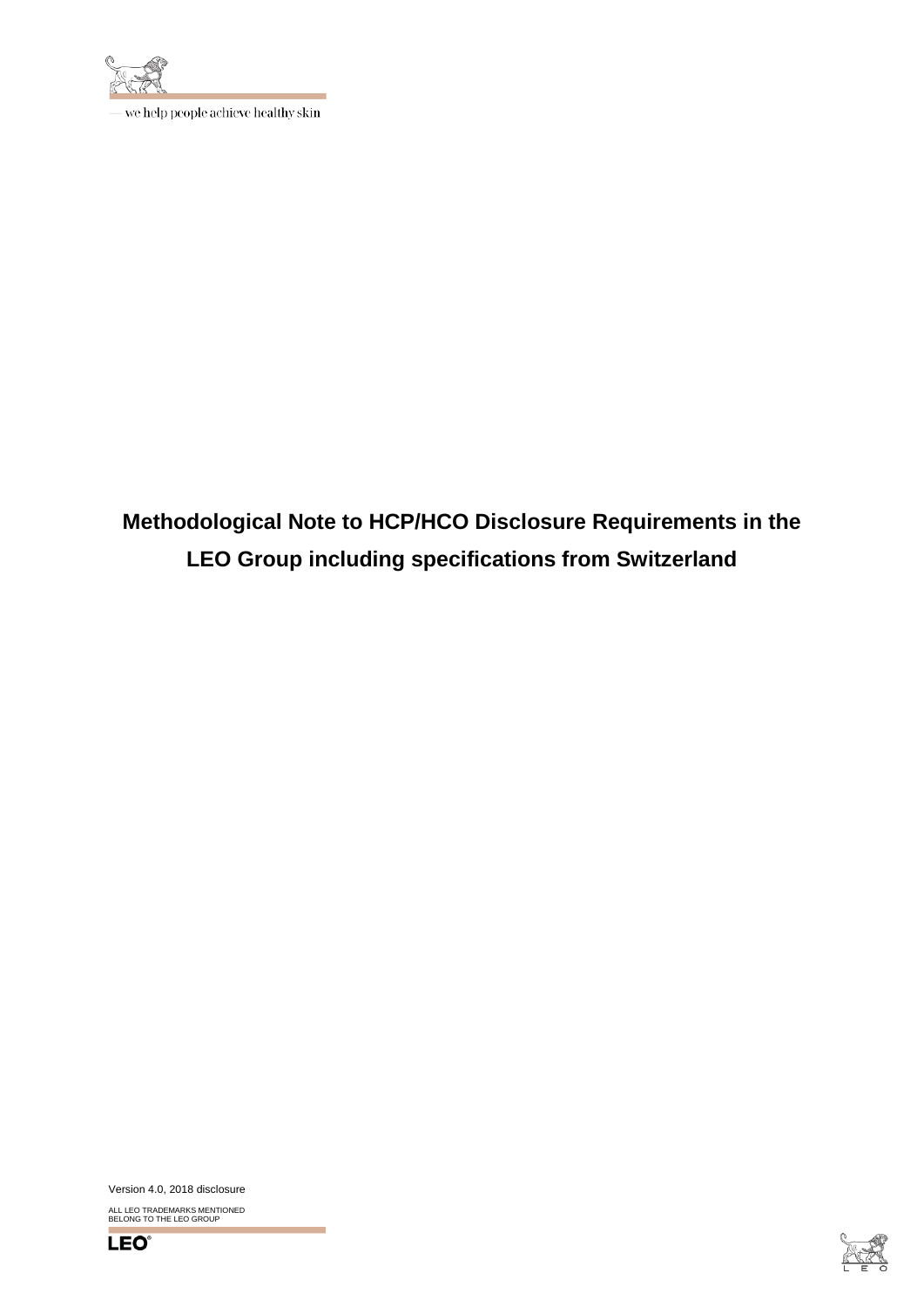# Contents

| $\mathbf{1}$ |                |  |    |
|--------------|----------------|--|----|
| 2            |                |  |    |
| 3            |                |  |    |
| 4            |                |  |    |
| 4.1          |                |  |    |
| 5            |                |  |    |
| 5.1          |                |  |    |
| 5.2          |                |  |    |
| 5.3          |                |  |    |
| 5.4          |                |  |    |
| 5.5          |                |  |    |
| 5.6          |                |  |    |
| 5.7          |                |  |    |
| 5.8          |                |  |    |
| 5.9          |                |  |    |
|              | 5.9.1          |  |    |
|              | 5.9.2          |  |    |
|              | 5.9.3<br>5.9.4 |  |    |
| 6            |                |  |    |
| 6.1          |                |  |    |
| 6.2          |                |  |    |
| 6.3          |                |  |    |
|              |                |  | 13 |
| 8            |                |  |    |
| 8.1          |                |  |    |
| 8.2          |                |  |    |
| 8.3          |                |  |    |
| 8.4          |                |  |    |



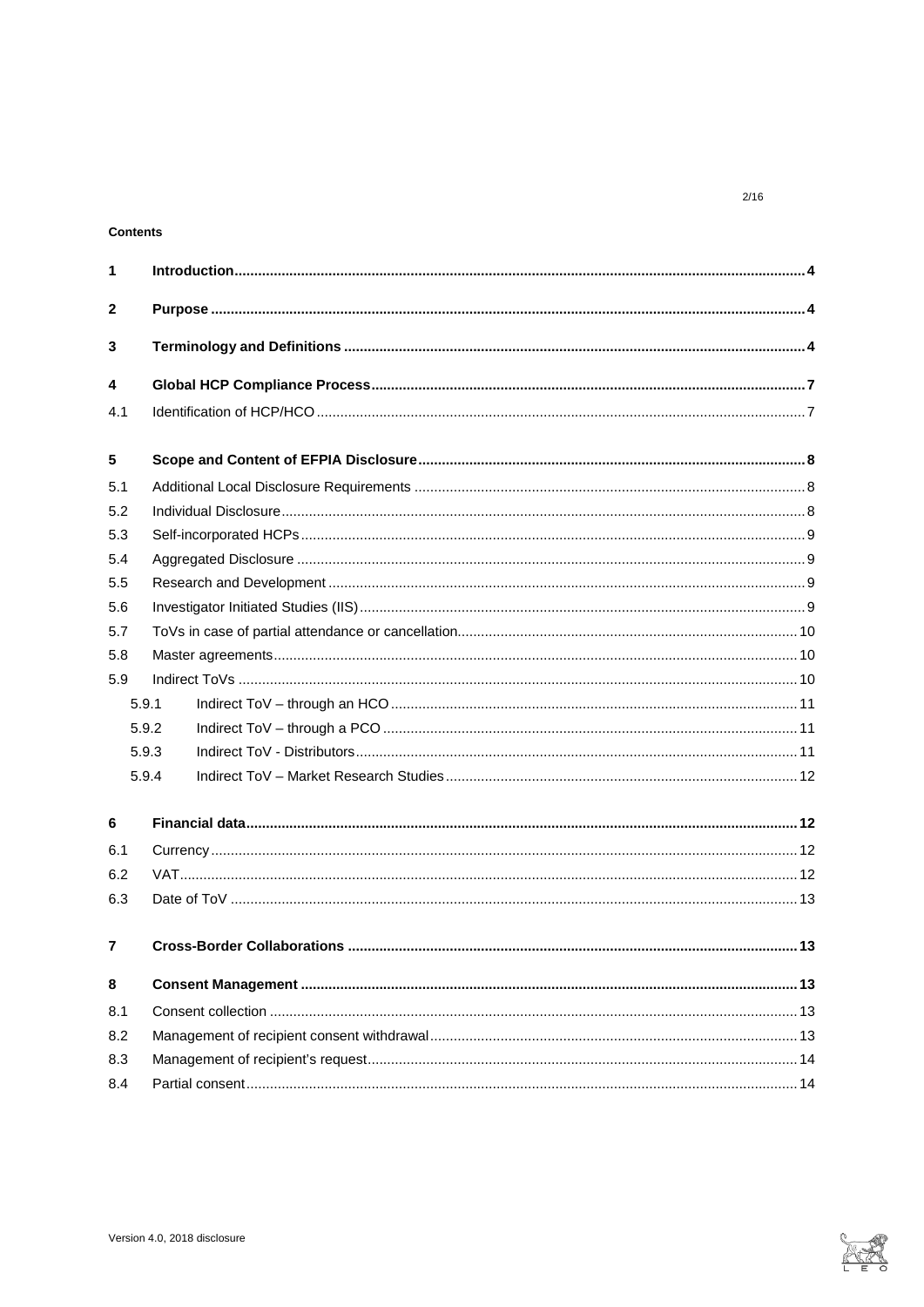#### $3/16$

| $9^{\circ}$     |  |
|-----------------|--|
| 9.1             |  |
| 9.2             |  |
| 9.3             |  |
| 10 <sup>°</sup> |  |
| 10.1            |  |
| 11              |  |
| 12              |  |
| 13              |  |

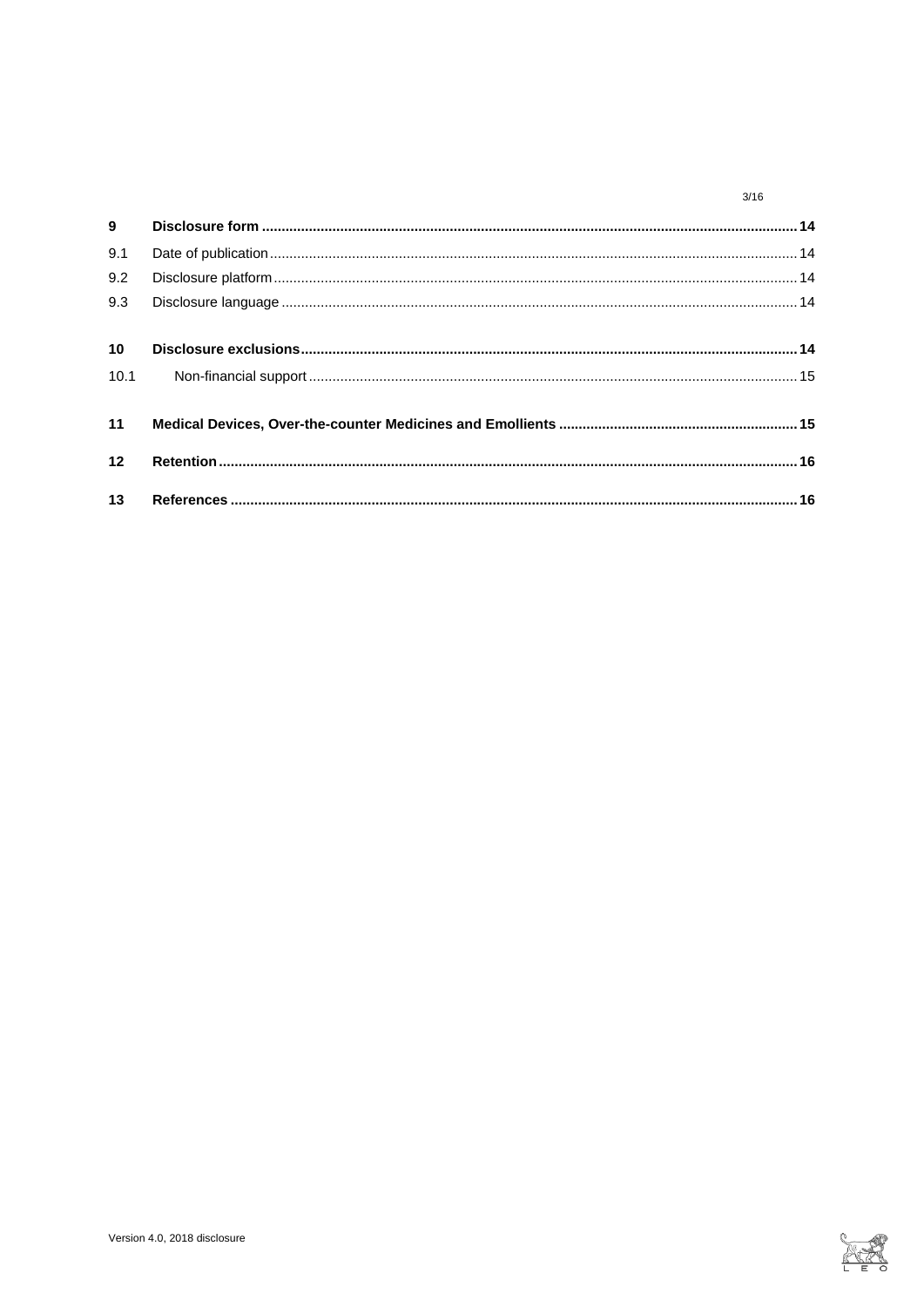### <span id="page-3-0"></span>**1 Introduction**

Healthcare Professionals (HCPs) and Healthcare Organisations (HCOs) provide the LEO Group with valuable, independent and expert knowledge from their experience within the field of dermatology and other areas that the LEO Group operates within. Their expertise will help the LEO Group to improve patients' quality of life.

The LEO Group believes it is fair and reasonable that HCPs and HCOs are compensated for the legitimate services and expertise that they provide. In addition, the LEO Group supports the education of HCPs and activities within healthcare or research. At the same time, the LEO Group acknowledges the need for and is committed to ensuring transparency of such Transfers of Value (ToV) provided to HCPs and HCOs, as required by the EFPIA Disclosure Code, as well as by Scienceindustries Switzerland Pharma Cooperation Code.

To ensure that the LEO Group's engagements with HCPs and HCOs are in compliance, appropriate, properly documented, transparent and do not compromise the HCP's/HCO´s independence, the LEO Group has developed an HCP Compliance Framework. The HCP Compliance Framework supports the LEO Group in avoiding conflicts of interest, and creates transparency when engaging with HCPs and HCOs locally, and across borders.

### <span id="page-3-1"></span>**2 Purpose**

This methodology note describes in detail how the LEO Group, including LEO Pharma Switzerland, ensures transparency with regards to the ToVs that the LEO Group makes to HCPs and HCOs. It outlines the general principles underlying the disclosure of HCP/HCO Spend Data by the LEO Group and describes the general principles by which the LEO Group has ensured that the HCP/HCO Spend Data is complete and accurate.

The methodology note is a requirement outlined in the EFPIA Disclosure Code section 3.05 and will be available to the public.

## <span id="page-3-2"></span>**3 Terminology and Definitions**

### **Cross-border Collaborations**

Any interaction between any entity within the LEO Group and an HCP/HCO where the LEO entity providing the ToV to the HCP/HCO – either directly or indirectly - is located in a country different from the HCP/HCO.

# **Direct ToV**

Transfers of Value made directly by an entity within the LEO Group to an HCP/HCO.

# **Donation/Grant**

# **I. General definition**

ToV provided by or on behalf of an entity within the LEO Group to an HCP/HCO (as per local requirements) for a philanthropic/humanitarian purpose and/or to support healthcare, medical education and/or research,

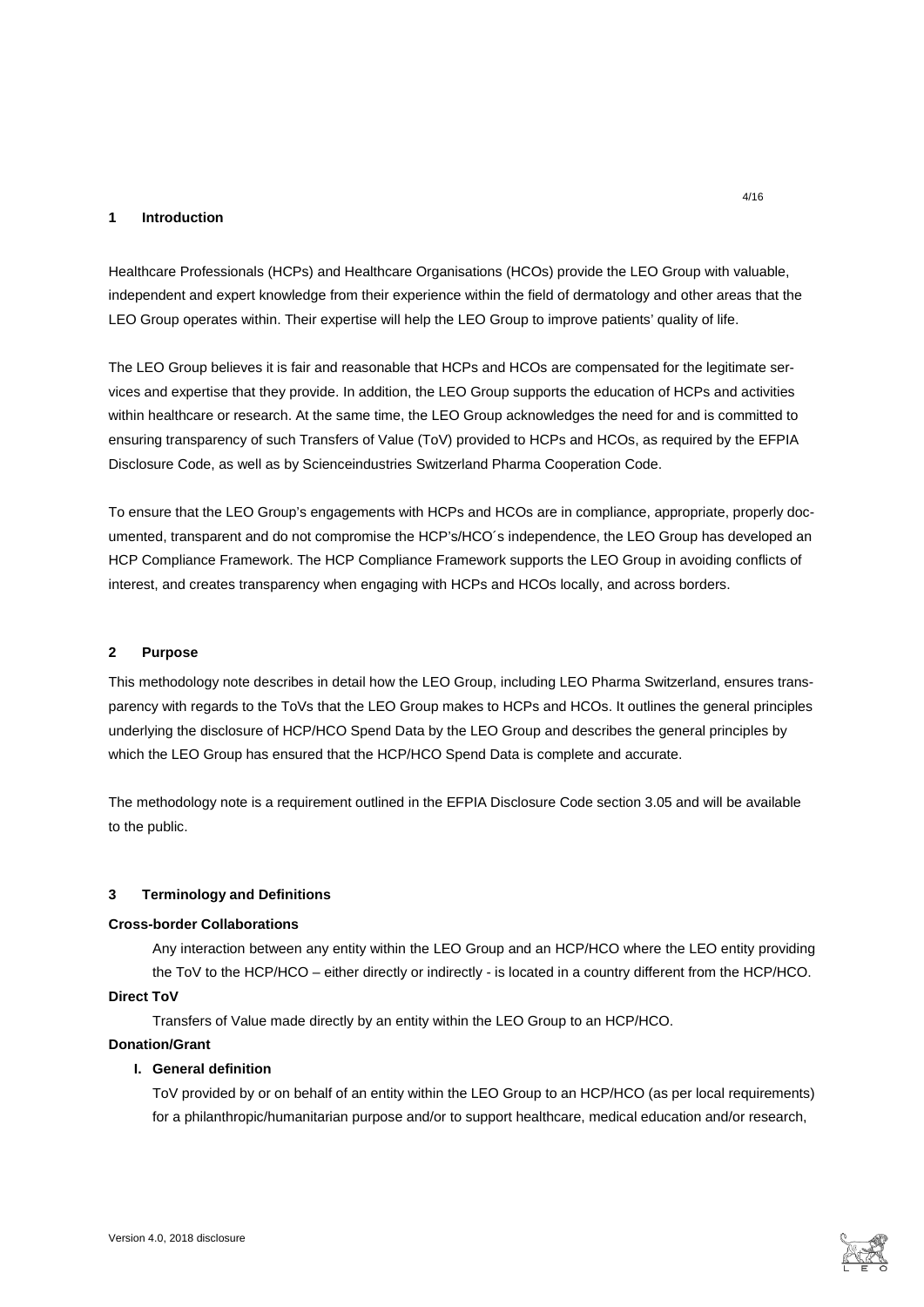without necessarily receiving or expecting consideration or compensation in return from the HCP/HCO. Donations/Grants may take many forms, including financial support, chemical compounds or equipment for research or healthcare purposes and/or medical products.

This definition may vary locally; in which case, the local definition prevails.

# **II. Local Definition**

There is no official Swiss definition of this term.

## **EFPIA**

European Federation of Pharmaceutical Industries and Associations

## **Healthcare Professional (HCP)**

# **I. General definition**

The definition of an HCP varies from country to country and may include any member of the medical, healthcare, dental, pharmacy or nursing professions, or any other person, who in the course of his or her professional activities may prescribe, administer, recommend, purchase, pay for, reimburse, authorise, approve or supply healthcare services and/or medicinal products.

# **II. Local Definition**

Physicians, dentists and pharmacists who are working in particular in a practice or hospital, together with pharmacists active in retail businesses, and persons who are authorised by Swiss law on therapeutic products, to prescribe, deliver or use prescription-only medicinal products for humans.

#### **Healthcare Organisation (HCO)**

# **I. General definition**

An HCO is any legal person/entity:

- that is a healthcare, medical or scientific association or organisation (irrespective of the legal or organisational form) such as hospital clinic, foundation, university or other teaching institution or learned society (except for patient organisations) or
- through which one or more HCPs provide services.

This definition may vary locally; in which case, the local definition should apply.

# **II. Local definition**

Institutions, organisations, associations or other groups of healthcare professionals which provide healthcare services or consultancy tasks or other services in healthcare (e.g. hospitals, clinics, foundations, universities or other educational establishments, scientific societies or professional associations, community practices or networks, but not patient organisations).

#### **HCP Compliance Person**

Locally appointed person responsible for supporting compliance of activities involving HCPs/HCOs, both organised locally and as part of a Cross-Border Collaboration, and who is also responsible for the local disclosure of ToVs provided – by any LEO entity – to HCPs/HCOs with Principle Practice Address in the country within the responsibility of the HCP Compliance Person.

#### **HCP/HCO Spend Data**

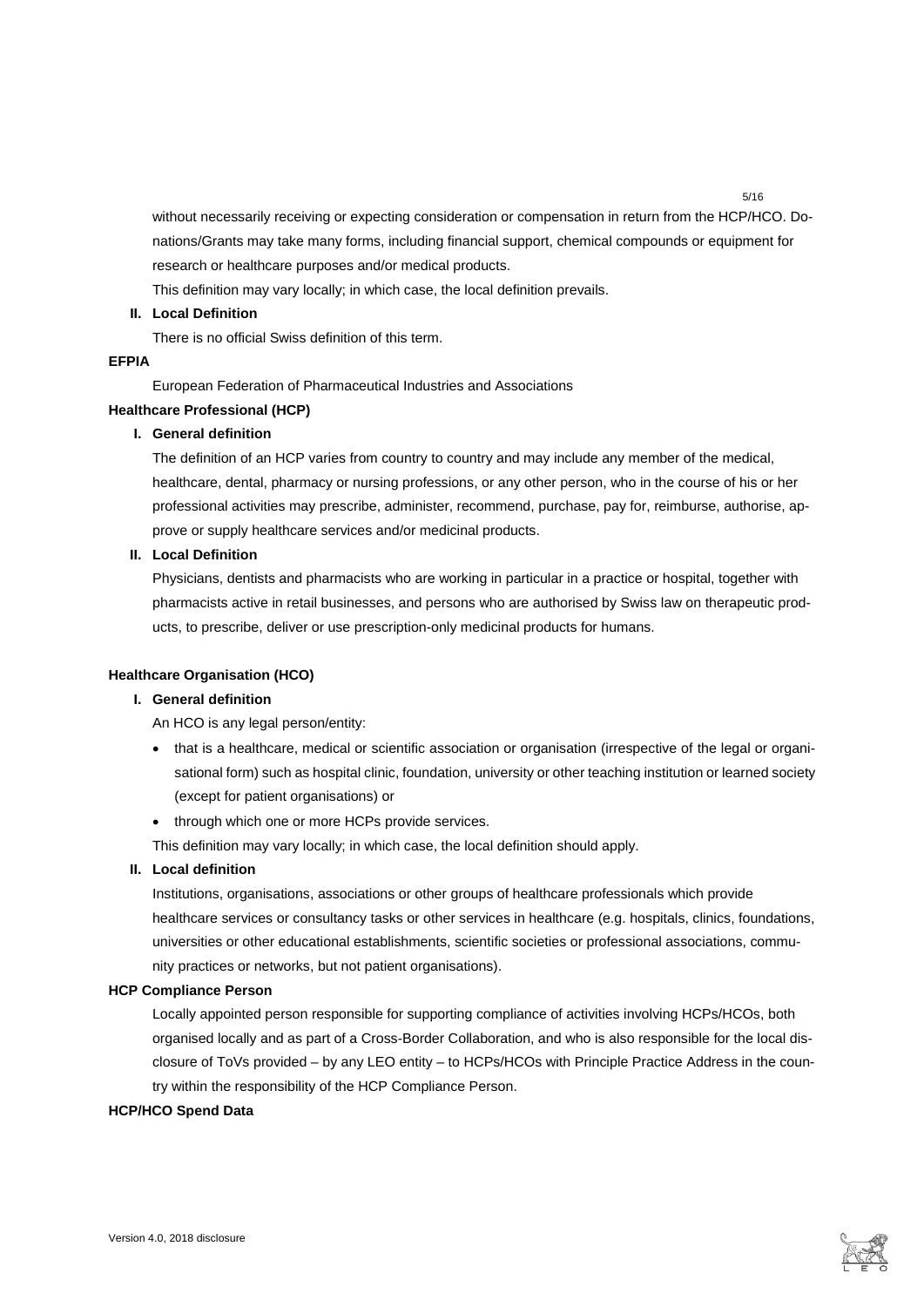All reportable ToVs made to an HCP/HCO, including master data associated to the HCP/HCO which is needed for the disclosure.

6/16

## **Indirect ToV**

Transfers of Value made to an HCP/HCO on behalf of an entity within the LEO Group through an intermediary (Third Party). The LEO Group must know about and/or be able to identify the HCP/HCO that will benefit from the ToV in order for the ToV to be considered an Indirect ToV.

#### **LEO Group**

LEO Pharma A/S (HQ) and any affiliate, production site, regional office, representative office, local sales office, company, cooperation, firm, partner-ship, subsidiary, or other entity controlled by or in common control with LEO Pharma A/S.

#### **National Engagement**

An HCP/HCO engagement made between an entity within the LEO Group and an HCP/HCO from the same country as the concerned entity.

### **Organiser**

The appointed person who has the overall responsibility for the interaction with an HCP/HCO, no matter where the business unit, department or function of such person is located (e.g. HR, R&D, sales & marketing, etc.).

### **Paying Country**

The entity within the LEO Group that issues a payment/reimbursement or makes any other ToV to a specific HCP/HCO.

### **Professional Conference Organiser (PCO)**

A legal entity specialised in the organisation and management of congresses, conferences, seminars and similar events.

### **Principal Practice Address**

The address where an:

- HCP performs the majority of his/her healthcare related services.
- HCO has its place of incorporation.

# **Recipient**

The HCP/HCO receiving a ToV either directly or indirectly from an entity within the LEO Group.

# **Third Party**

Any company or individual who is not a member of LEO Group or a LEO employee, and who:

- is hired to provide products or services to the LEO Group or to act on behalf of the LEO Group (i.e. vendor or service provider), or
- enters a business partnership or collaboration with the LEO Group (i.e. business partner). The definition includes e.g. contract manufacturing organisations, academic and commercial contract research organisations, consultants, distributors, market research companies, and advertising agencies, organisations, associations, institutions and other parties or persons not affiliated with the LEO Group.

#### **Transfer of Value (ToV)**

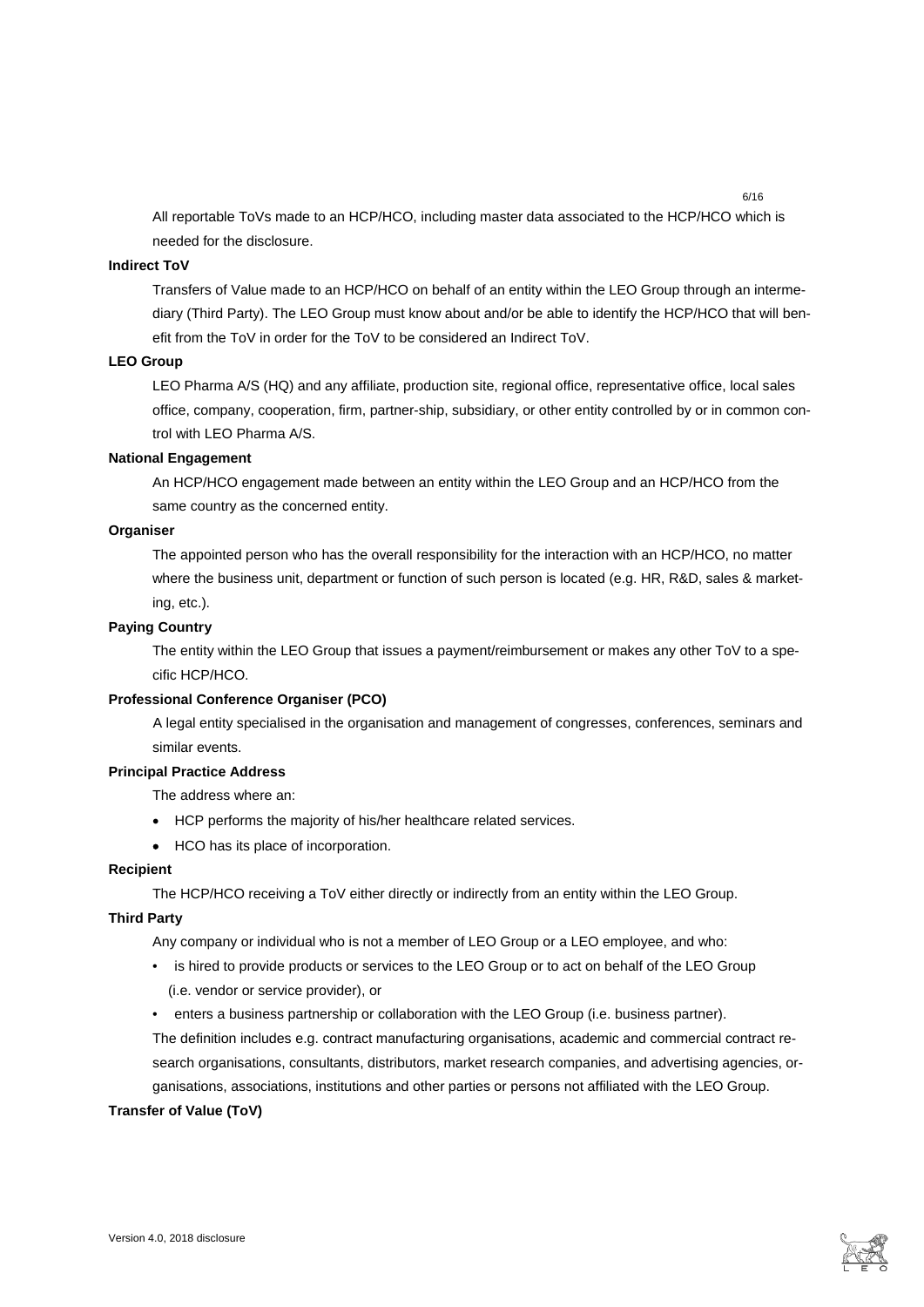Any direct or indirect Transfer of Value, whether monetary, in kind or otherwise, made, whether for promotional purposes or not, in connection with the development and/or sale of products. This includes, but is not limited to, payments of fees for services, registration fees, sponsorships, travel and the provision of hospitality.

# <span id="page-6-0"></span>**4 Global HCP Compliance Process**

The global process for engaging with HCPs and HCOs in the LEO Group as well as the process for disclosure of ToV (the Global HCP Compliance Process) is aligned with the requirements set out by EFPIA. The implementation of the process in each country must follow the national requirements in which case additional local procedures may be in place, in order to meet local compliance requirements for HCP/HCO engagements and the disclosure of HCP/HCO ToVs.

As part of the Global HCP Compliance Process, a LEO unique identifier for the HCP/HCO is assigned to the recipient of the ToV, and the ToV is processed in accordance with the LEO HCP/HCO financial procedure to ensure that all HCP/HCO Spend Data can be captured in the financial systems.

The HCP/HCO Spend Data is extracted from the financial systems or manually captured by the Organiser. For ToVs made to HCP/HCOs through a Third Party, the Third Party is responsible for tracking and providing the Organiser with the HCP/HCO Spend Data including master data associated to the HCP/HCO which is needed for the disclosure.

The HCP Compliance Person compiles the HCP/HCO Spend Data from the financial systems, Organiser and Third Party and ensures the consolidation of the HCP/HCO Spend Data in the global LEO HCP/HCO spend tracking and reporting tool. When the HCP/HCO Spend Data has been consolidated, the HCP Compliance Person prepares the disclosure report of all HCP/HCO Spend Data for HCPs/HCOs with Principal Practice Address in the country of the HCP Compliance Person.

# <span id="page-6-1"></span>**4.1 Identification of HCP/HCO**

The LEO unique identifier assigned to each individual HCP/HCO ensures unique identification of any HCP or HCO to whom the LEO Group is planning to transfer a value (the Recipient of the ToV) and that the ToV made to a specific HCP/HCO will not be reported more than once due to e.g. errors in the contact details of the HCP/HCO. The LEO unique identifier contains the details of the HCP/HCO needed for disclosure, including the Principal Practice Address.

7/16

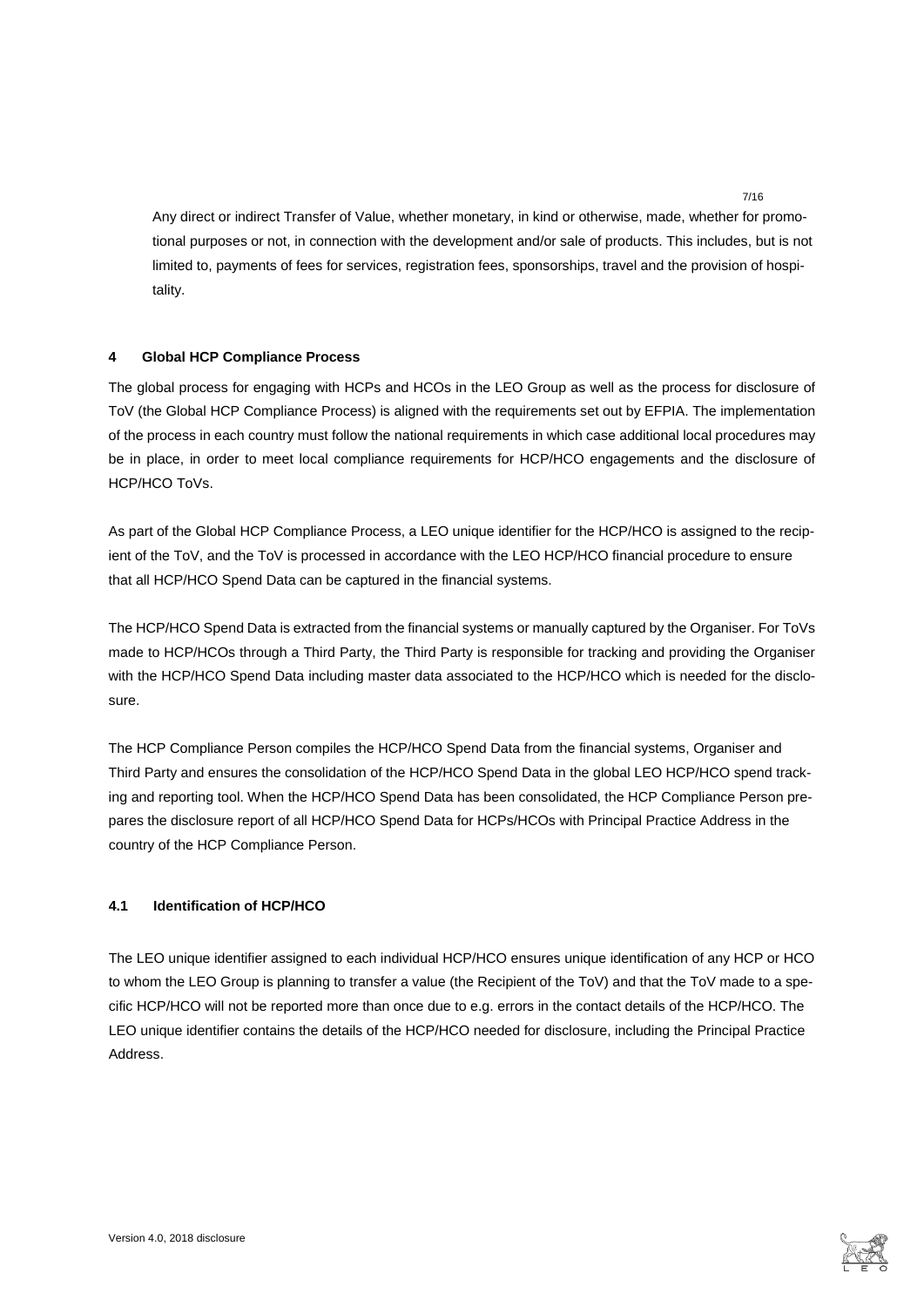

<span id="page-7-0"></span>**5 Scope and Content of EFPIA Disclosure**

The LEO Group is responsible for disclosing both Direct and Indirect ToVs made on behalf of the LEO Group to HCPs and HCOs in connection with activities relating to LEO prescription-only medicines in countries with disclosure requirements. This includes, but is not limited to, payments for the performance of services, registration fees, sponsorships, financial support, travel, hospitality, and other expenses related to an activity involving an HCP and/or HCO.

The LEO Group has assigned an HCP Compliance Person for each country who is overall responsible for ensuring the accurate and complete disclosure of the HCP/HCO Spend Data in accordance with local requirements. The HCP Compliance Person in the country where the HCP/HCO has his/her/its Principal Practice Address (country of HCP) must ensure disclosure of all reportable ToVs in the country of the HCP/HCO, including both National Engagements and Cross-Border Collaborations, regardless of whether they consist of Direct or Indirect ToVs and regardless of whether the ToV has been initiated by the LEO Group or upon request by the HCP/HCO.

# <span id="page-7-1"></span>**5.1 Additional Local Disclosure Requirements**

<span id="page-7-2"></span>Disclosure in Switzerland follows the Swiss Pharmacooperation-Code.

#### **5.2 Individual Disclosure**

The reportable ToV is disclosed under the name of the specific HCP/HCO to whom the ToV was made (individual level) based on the LEO unique identifier in all cases except i) when the activity performed by an HCP/HCO concerns specific Research & Development services as defined in section [5.5](#page-8-2) or ii) when the HCP/HCO did not consent to disclosure, see section [8.](#page-12-2)

The disclosure on an individual level includes, but is not limited to, fee-for-service activities, consultancy advice, advisory board activities, general advice, non-blinded market research, conference registration fees, and all disclosable expenses related to such activities. R&D advisory boards, medical consulting and/or data review not related to a specific clinical trial are also disclosed on an individual basis.

The disclosure on an individual level also includes services in connection with non-interventional **retrospective** studies, such as consultancy advice in relation to a database study and medical chart review study, and investigator initiated studies that are retrospective in nature, see sectio[n 5.6.](#page-8-3)

Version 4.0, 2018 disclosure ALL LEO TRADEMARKS MENTIONED BELONG TO THE LEO GROUP



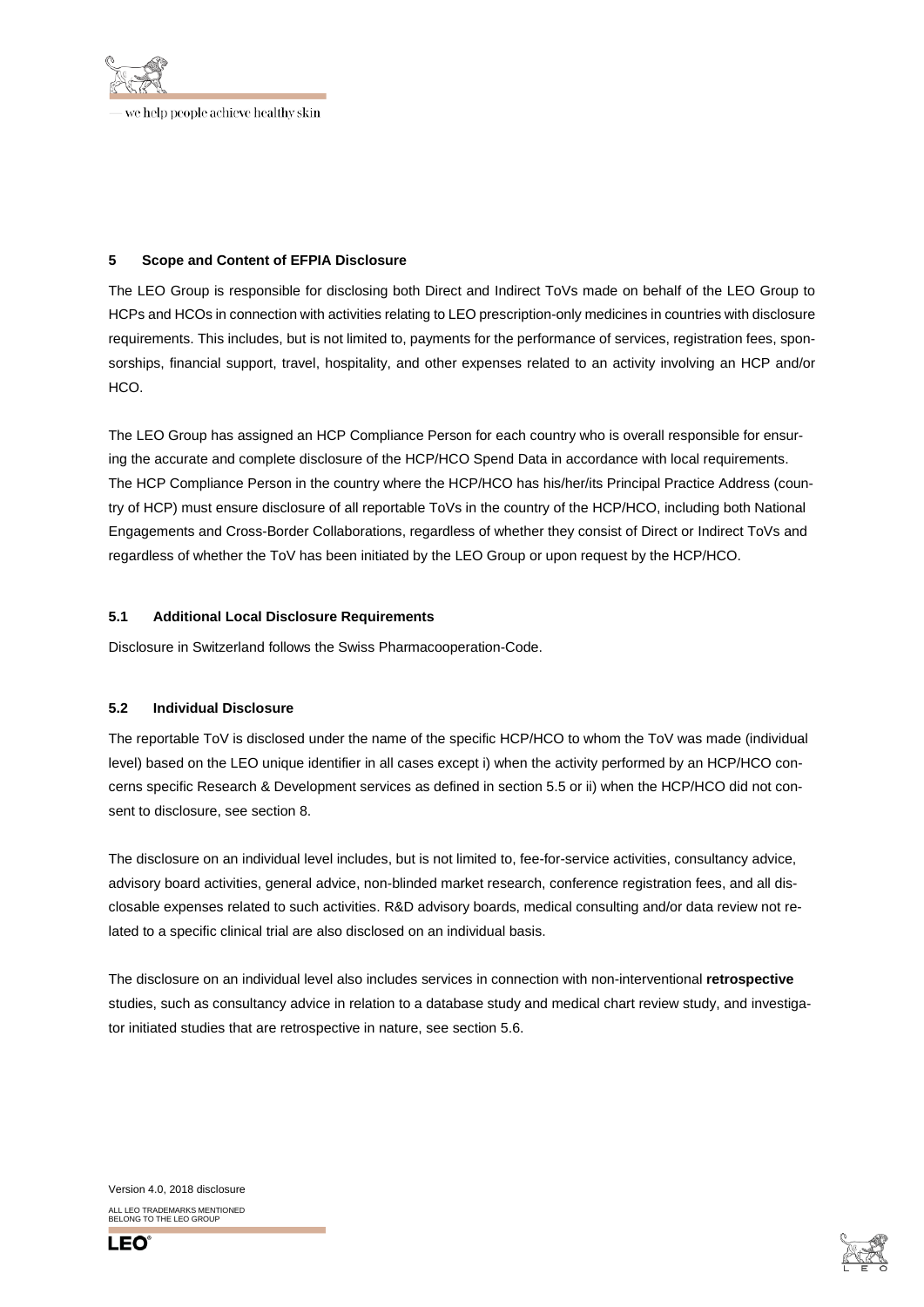# <span id="page-8-0"></span>**5.3 Self-incorporated HCPs**

For self-incorporated HCPs, in which case a legal entity (HCO) is owned by one HCP, the reportable ToV is disclosed against the HCO, being the recipient of the payment.

Due to the Swiss Law on Data Protection individual disclosure is only possible if the HCP/HCO has given consent for the disclosure on an individual basis.

# <span id="page-8-1"></span>**5.4 Aggregated Disclosure**

The reportable ToV is disclosed on an aggregated level in cases where i) the ToV is related to Research & Development Activities, see section [5.5](#page-8-2) and, ii) the HCP/HCO has not provided his/her/its consent for disclosure, if required, as described in sectio[n 8.](#page-12-2)

## <span id="page-8-2"></span>**5.5 Research and Development**

Research and Development activities are by EFPIA divided into 3 main activity types: non-clinical study, clinical trial and non-interventional study.

**Non-clinical study:** This category includes any ToVs made to an HCP/HCO in connection with an experiment or a set of experiments in which a test item is examined under laboratory conditions, in greenhouses or in the field to obtain data on its properties and/or its safety. This typically relates to research activities where the LEO Group requires services performed by an HCP/HCO in order to complete the activity.

**Clinical trial:** This category includes any ToVs made to an HCP/HCO in connection with a clinical trial, such as fees paid to an HCP/HCO in his capacity as international/national coordinating investigator and investigator fees and fees in connection with memberships in a data review/monitoring committee, advisory board or medical consulting in relation to a specific clinical trial.

**Non-interventional study:** Includes any ToVs made to an HCP/HCO in connection with a non-interventional **prospective** study, such as fees paid to an HCP/HCO in his capacity as international/national coordinating investigator and investigator fees.

#### <span id="page-8-3"></span>**5.6 Investigator Initiated Studies (IIS)**

Financial support to an Investigator Initiated Study (IIS) that is retrospective in nature is disclosed on an individual level while financial support to an IIS that is prospective in nature is disclosed on an aggregated level under Research and Development.

9/16

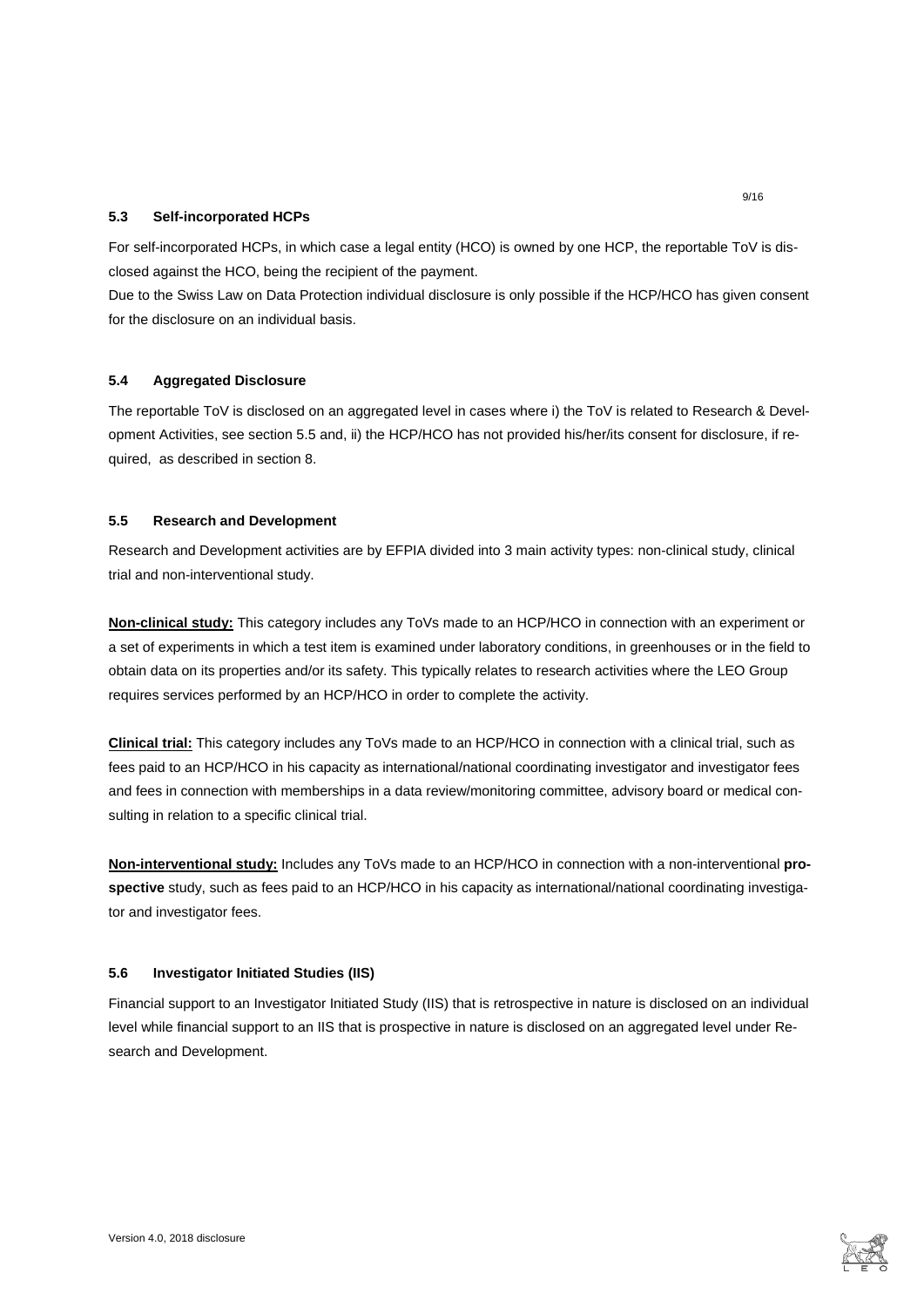Any retrospective IIS is disclosed as fee for service, although the activity is not performed on behalf of the LEO Group and the LEO Group is not involved in the planning and conduct of the study. The HCP/HCO is conducting such study at his/her/its own initiative and is assuming all responsibility for the conduct of the study.

10/16

## <span id="page-9-0"></span>**5.7 ToVs in case of partial attendance or cancellation**

If an activity is cancelled, no ToV will be made to the HCP/HCO, unless the HCP/HCO has already performed certain preparatory work that the LEO Group required to be performed in connection with the activity. The HCP/HCO will be paid in accordance with the terms defined in the agreement with the HCP/HCO, e.g. hourly fee based on hours spent on the preparation, and the ToV will be disclosed according to section [5.2-](#page-7-2)5.6. In case the LEO Group has paid any expenses prior to an activity and the activity is cancelled, no ToV will be disclosed on the HCP/HCO given that the HCP/HCO did not receive any benefits from the pre-payment made by the LEO Group.

## <span id="page-9-1"></span>**5.8 Master agreements**

In connection with master agreements, the HCP/HCO will be paid in accordance with the fee and terms for travel and expense reimbursement described in the master agreement or in the separate work order prepared for each separate activity requested to be performed by the HCP/HCO. The LEO unique identifier is assigned at the beginning of the collaboration and will remain assigned to the HCP/HCO, and any ToV will be disclosed according to section [5.2](#page-7-2)[-5.6](#page-8-3) and within the applicable reporting period where the individual payments were made, see section 6.3.

# <span id="page-9-2"></span>**5.9 Indirect ToVs**

The LEO Group may engage with Third Parties who are engaging HCPs/HCOs as part of services delivered to the LEO Group. It is evaluated for each specific contract or engagement whether ToVs made to HCPs/HCOs by a Third Party are considered Indirect ToVs.

An Indirect ToV generally includes situations where the identity of the HCP/HCO is specified in the contract with the Third Party or the identity of the HCP/HCO benefitting from the ToV is otherwise known by the LEO Group.

Indirect ToVs are for instance ToVs made in connection with clinical trials sponsored by the LEO Group where the conduct of the clinical trial, including payments to HCPs/HCOs, is handled through a Contract Research Organisation.

The LEO Group is disclosing any Indirect ToV on the same level as Direct ToVs i.e. either on an individual or aggregated level as described above in this sectio[n 5.](#page-7-0)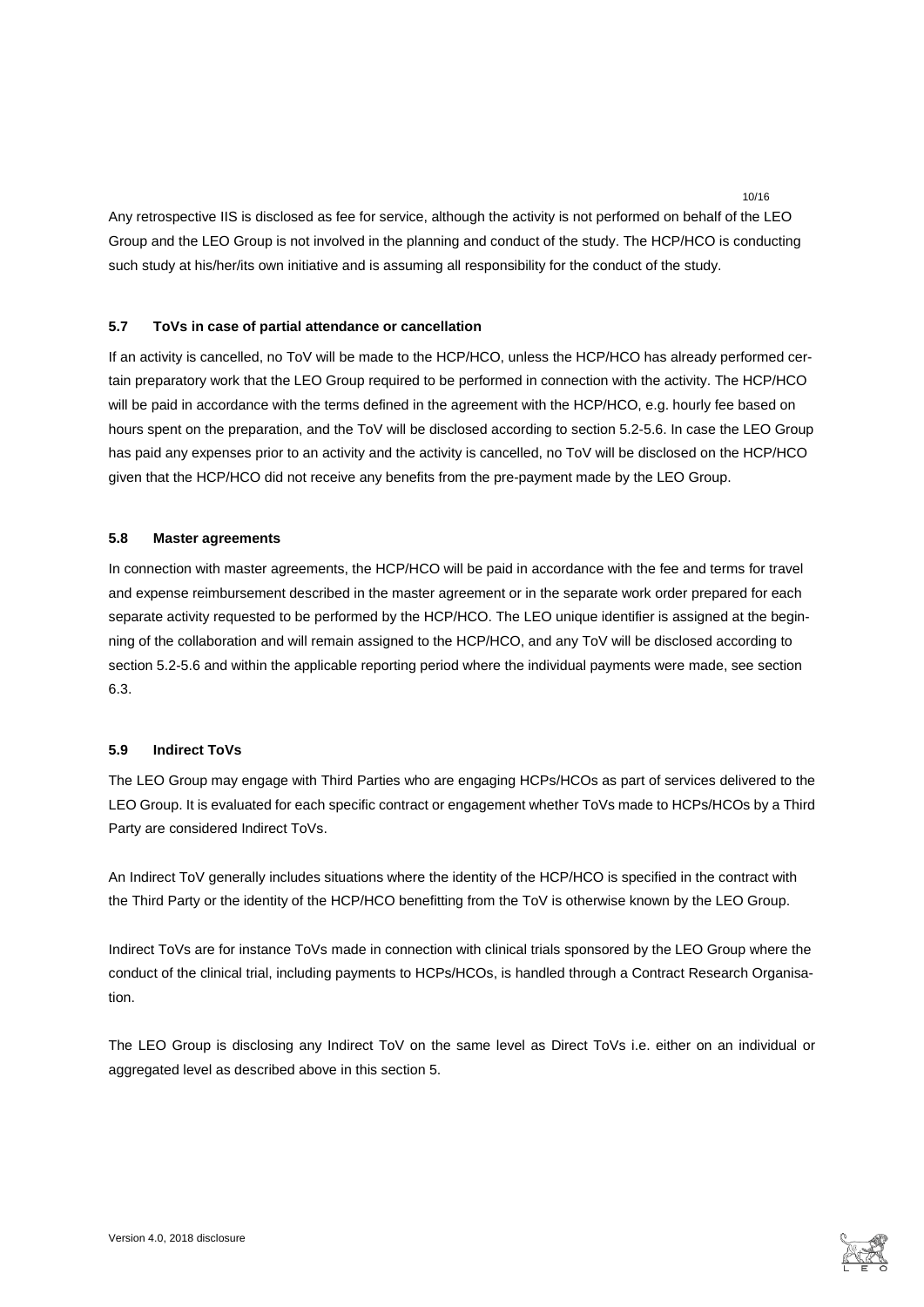# <span id="page-10-0"></span>**5.9.1 Indirect ToV – through an HCO**

The LEO Group may engage with an HCP indirectly through an HCO. In such cases, the LEO Group may request performance of services from a specific HCP employed by the HCO, or the HCO may itself decide that a specific HCP employed by the HCO performs the services.

If it is clearly identified in the contract between a LEO entity and an HCO that the ToV is being transferred to the HCP personally, such Indirect ToV is tracked and disclosed under the individual HCP and not under the HCO.

If the LEO Group cannot confirm that the HCP employed by the HCO received a personal benefit from the ToV paid to the HCO, but he/she is merely performing the services as part of his/her regular employment with the HCO and is paid his/her ordinary salary, such payment is not considered an Indirect ToV and such payments are not disclosed as a ToV under the individual HCP but instead under the HCO. In case the HCP, performing the services for the LEO Group under the contract with the HCO, is directly reimbursed for any related expenses, these ToVs will be disclosed against the individual HCP and not the HCO.

## <span id="page-10-1"></span>**5.9.2 Indirect ToV – through a PCO**

The LEO Group may provide support / sponsorship to PCOs in connection with educational/scientific activities. If an HCP/HCO, as e.g. a scientific committee, speaker or chair, will receive a ToV by means of the support/sponsorship by the LEO Group, and the LEO Group knows or can identify the HCP/HCO that will benefit from the ToV, such ToV will be considered an indirect ToV. Such indirect ToVs to HCPs/HCOs provided through PCOs will be disclosed under the name of the benefiting HCP/HCO with no mentioning of the name of the PCO and in accordance with sectio[n 5.2](#page-7-2)[-5.6.](#page-8-3)

In case the LEO Group is providing support / sponsorship to a PCO, but the LEO group is not able to identify the benefiting HCP/HCO, this ToV will not be disclosed as the PCO is not an HCP/HCO and hence not a recipient under the EFPIA Disclosure Code. However, in order to ensure transparency of the sponsorships provided by the LEO Group to educational/scientific events, the LEO Group requires the PCO to publish the sponsorship on the website of the specific conference.

#### <span id="page-10-2"></span>**5.9.3 Indirect ToV - Distributors**

In cases where a distributor engages directly with HCPs/HCOs and provides a ToV to an HCP/HCO on behalf of the LEO Group, any such ToV made to HCPs/HCOs are considered an Indirect ToV and are to be disclosed by the LEO Group.

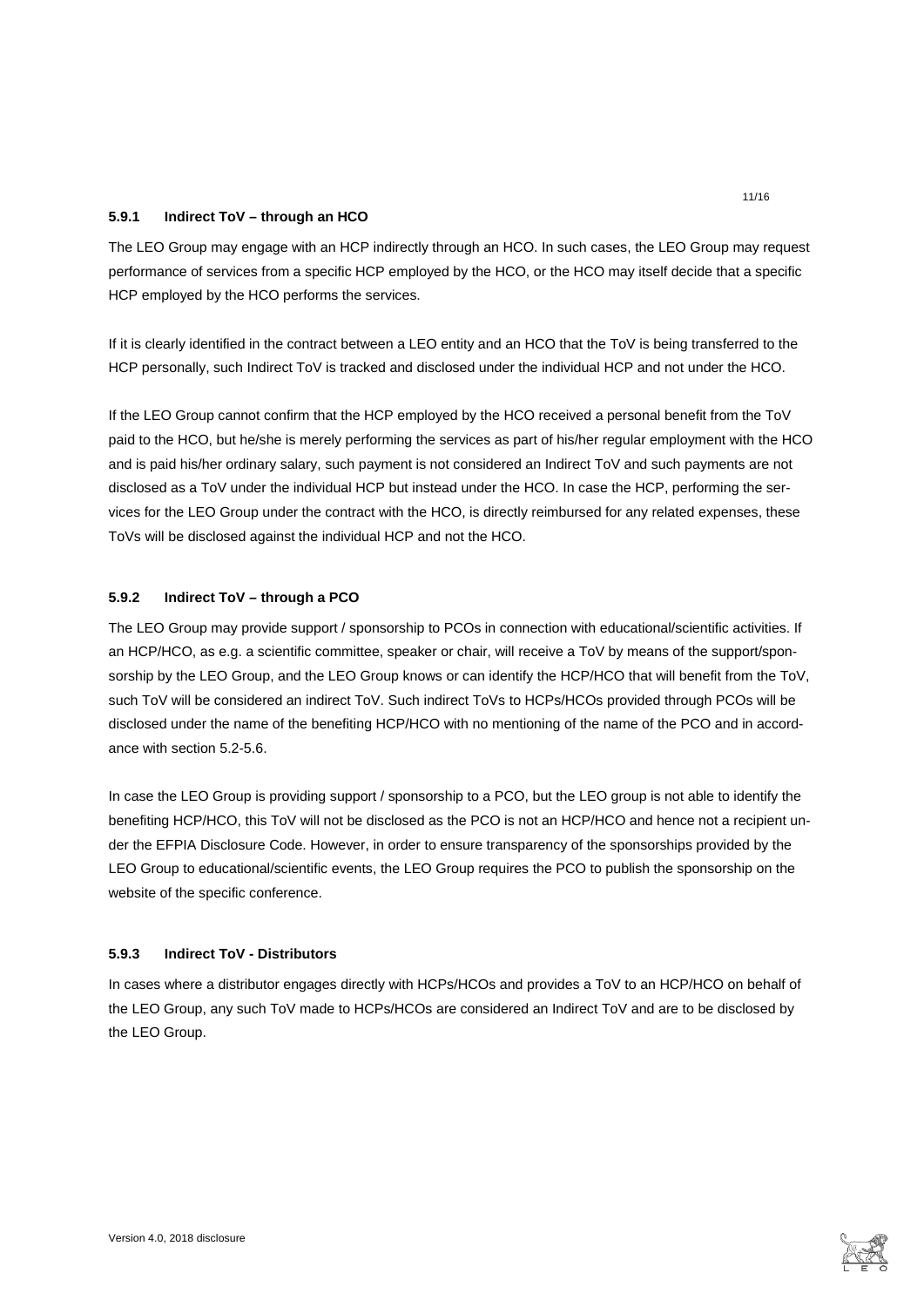### <span id="page-11-0"></span>**5.9.4 Indirect ToV – Market Research Studies**

The LEO Group may engage with a Third Party in order to conduct market research studies or similar activities where LEO does not know the identity of the HCP/HCO engaged on behalf of the LEO Group by the Third Party, and the HCP/HCO does not know the identity of the LEO Group. In such cases, the LEO Group is not able to track and disclose any ToV made to the HCP/HCO by the Third Party on behalf of the LEO Group and therefore such ToV will not be disclosed.

If an HCP requires to know the identity of the company performing the market research, this will be revealed in accordance with the guidelines in the EphMRA Code of Conduct. However, to protect the anonymity of the respondents/HCPs, the name of the respondents/HCPs will still not be revealed to the LEO Group and the LEO Group will therefore not disclose any ToV made in connection with the market research.

For market research studies where the identity of the HCP/HCO is known by the LEO Group, the LEO Group requires the Third Party to track the ToV made to the HCP/HCO in order for the LEO Group to disclose the HCP/HCO Spend Data.

# <span id="page-11-1"></span>**6 Financial data**

To ensure that the HCP/HCO Spend Data disclosed by the LEO Group is consistent, certain decisions have been made on which data points to be used in the capture and tracking of the HCP/HCO Spend Data.

#### <span id="page-11-2"></span>**6.1 Currency**

The currency used in the disclosure report is the local currency in the country where the disclosure is made (the country of the HCP/HCO).

ToVs not paid in the currency used in the country of the HCP/HCO will be converted into the currency used in the country of the HCP/HCO via a conversion to EURO. The conversion calculations are based on a fixed yearly currency rate.

#### <span id="page-11-3"></span>**6.2 VAT**

The published ToV amounts are exclusive of VAT, except in some cases where the VAT amount cannot be accurately excluded, in which case the disclosed amounts are inclusive of VAT. For payments subject to withholding tax, the published ToV amounts are inclusive of the withholding tax amount.

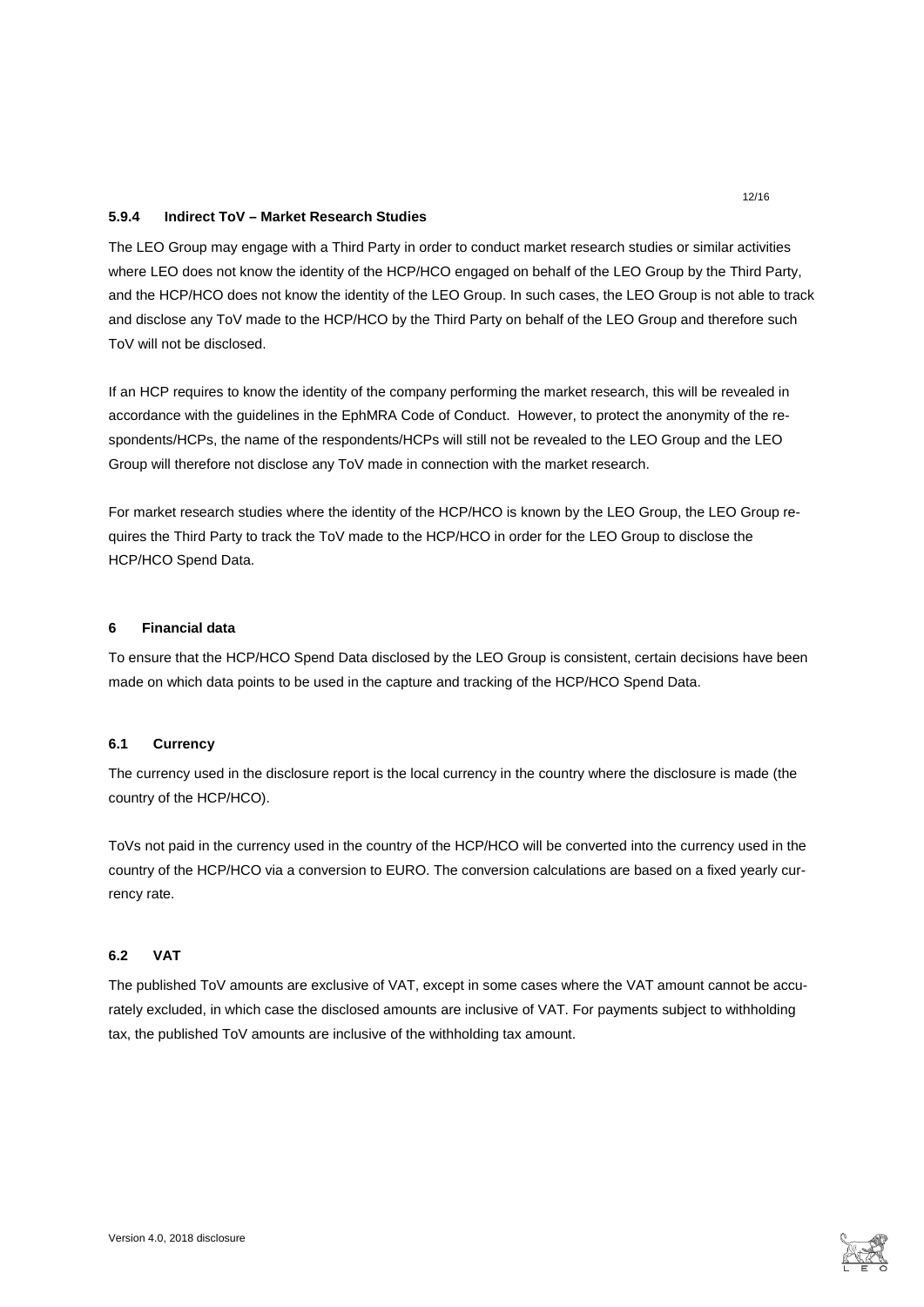## <span id="page-12-0"></span>**6.3 Date of ToV**

The date of the ToV is the date the payment was made, i.e., the date the payment was cleared in the finance system (clearing date), and not the date the services were provided by the HCP/HCO.

For Indirect ToVs related to events such as congresses, the date of activity will be used as date of ToV whenever possible for the following types of expenses: congress registration, travel and accommodation.

#### <span id="page-12-1"></span>**7 Cross-Border Collaborations**

Any ToVs made in connection with a Cross-Border Collaboration are tracked via the financial systems in the Paying Country and the LEO unique identifier. The HCP/HCO Spend Data from the Paying Country is uploaded to the global LEO HCP/HCO spend tracking and reporting tool and will be available to the HCP Compliance Person in the country of the HCP/HCO for disclosure. This process ensures that the LEO Group discloses not only ToVs from National Engagements, but also all ToVs from Cross-Border Collaborations. If disclosure is not related to Research and Development, the HCP Compliance Person in the country of the HCP must ensure consent has been collected for the specific HCP/HCO, see section [8.](#page-12-2)

#### <span id="page-12-2"></span>**8 Consent Management**

In certain countries, the LEO Group is obliged to obtain consent from the individual HCP/HCO for the disclosure of the HCP's personal data/HCO data and the ToVs made to the HCP/HCO. If such disclosure and pertaining consent is required as per local law and requirements, the HCP Compliance Person in the country of HCP/HCO ensures that consent from the HCP/HCO is obtained, both in connection with Direct and Indirect ToVs, in accordance with local requirements and local data protection laws.

## <span id="page-12-3"></span>**8.1 Consent collection**

The consent, if required according to local requirements and local data protection laws, is obtained in a separate consent agreement that covers consent for disclosure in accordance with the EFPIA Disclosure Code of all HCP/HCO Spend Data within the given reporting period.

#### <span id="page-12-4"></span>**8.2 Management of recipient consent withdrawal**

The HCP/HCO can withdraw his/her/its consent at any time. In such case, the LEO Group will disclose the HCP/HCO Spend Data on an aggregated level and will re-publish the disclosure report, if the data was already published.

Withdrawal of consent is managed by the HCP Compliance Person in the country of the HCP/HCO.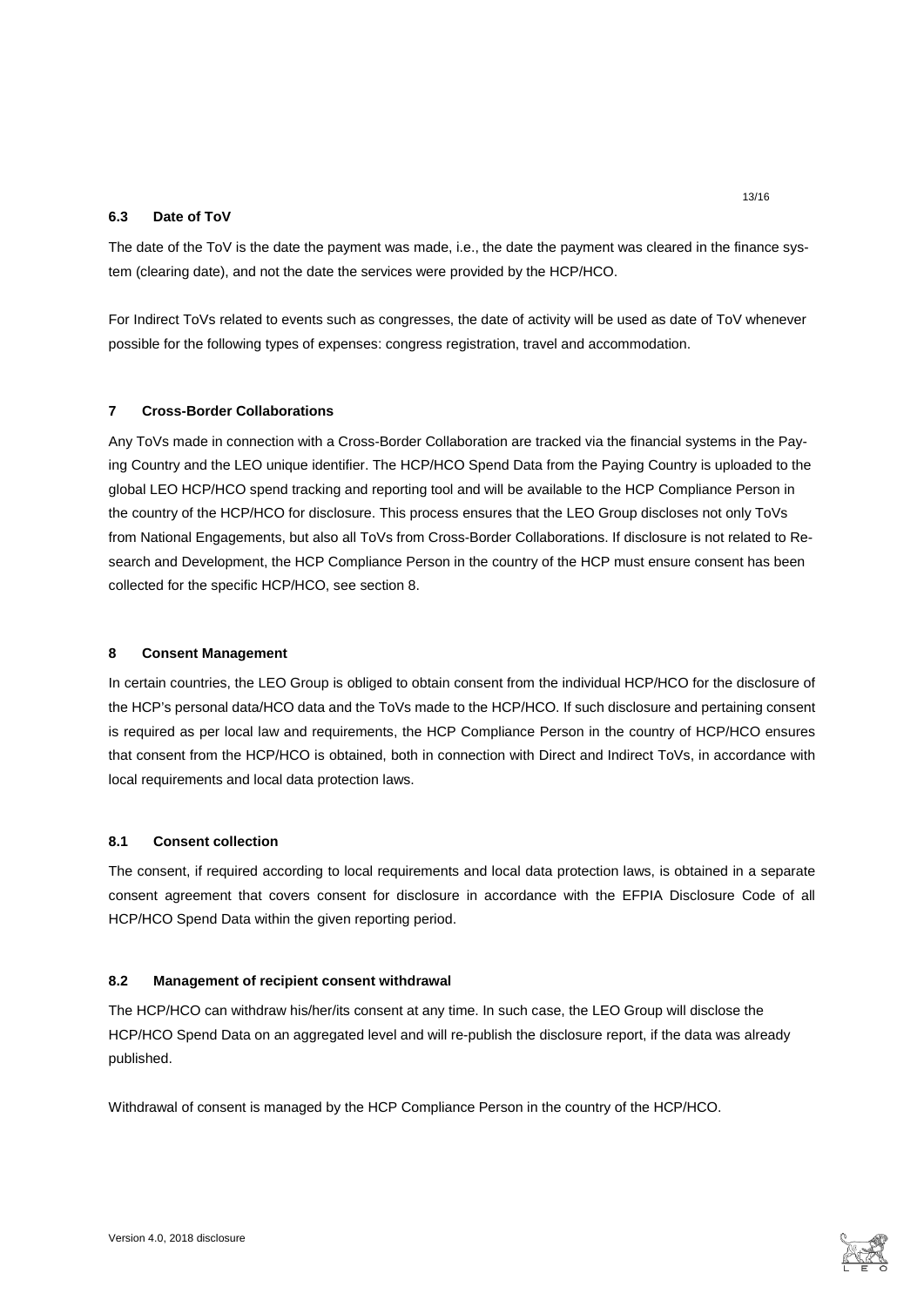## <span id="page-13-0"></span>**8.3 Management of recipient's request**

A request from an HCP/HCO for withdrawal of his/her/its consent can be received by any employee in the LEO Group, who then needs to inform the HCP Compliance Person in the country of the HCP/HCO for further handling.

# <span id="page-13-1"></span>**8.4 Partial consent**

The HCP Compliance Person in the country of the HCP/HCO will verify that consent has been collected before disclosure of the HCP/HCO Spend Data. Since consent is collected in a separate consent agreement on an HCP/HCO level, covering all HCP/HCO Spend Data within a given disclosure period, all ToVs made for that specific HCP/HCO will either be disclosed on an individual or an aggregated level (except ToVs in connection with Research and Development) within a given disclosure period.

This means that if an individual HCP (or in some cases HCO) receives a number of ToVs from the LEO Group throughout the reporting period and for some reason decides to withdraw his/her/its consent for one or more of those ToVs, the LEO Group will disclose all of the ToVs provided to the HCP (or HCO) on an aggregated level.

# <span id="page-13-2"></span>**9 Disclosure form**

For the disclosure, the country-specific applicable disclosure template(s) will be used. The HCP/HCO Spend Data will be disclosed in accordance with the country-specific requirements.

### <span id="page-13-3"></span>**9.1 Date of publication**

<span id="page-13-4"></span>Between 20-30 June 2019

## **9.2 Disclosure platform**

<span id="page-13-5"></span>http://www.leo-pharma.ch/Home/Finanzielle-Zuwendungen.aspx

### **9.3 Disclosure language**

<span id="page-13-6"></span>German, French, Italian (Methodological note: English)

### **10 Disclosure exclusions**

The LEO Group has excluded certain ToVs made to HCPs/HCOs from the HCP/HCO Spend Data in accordance with the excluded disclosures stated in the EFPIA Disclosure Code, section 1.02 and and the Swiss Pharma Cooperation Code, sections 233 and 234, such as meals and drinks.

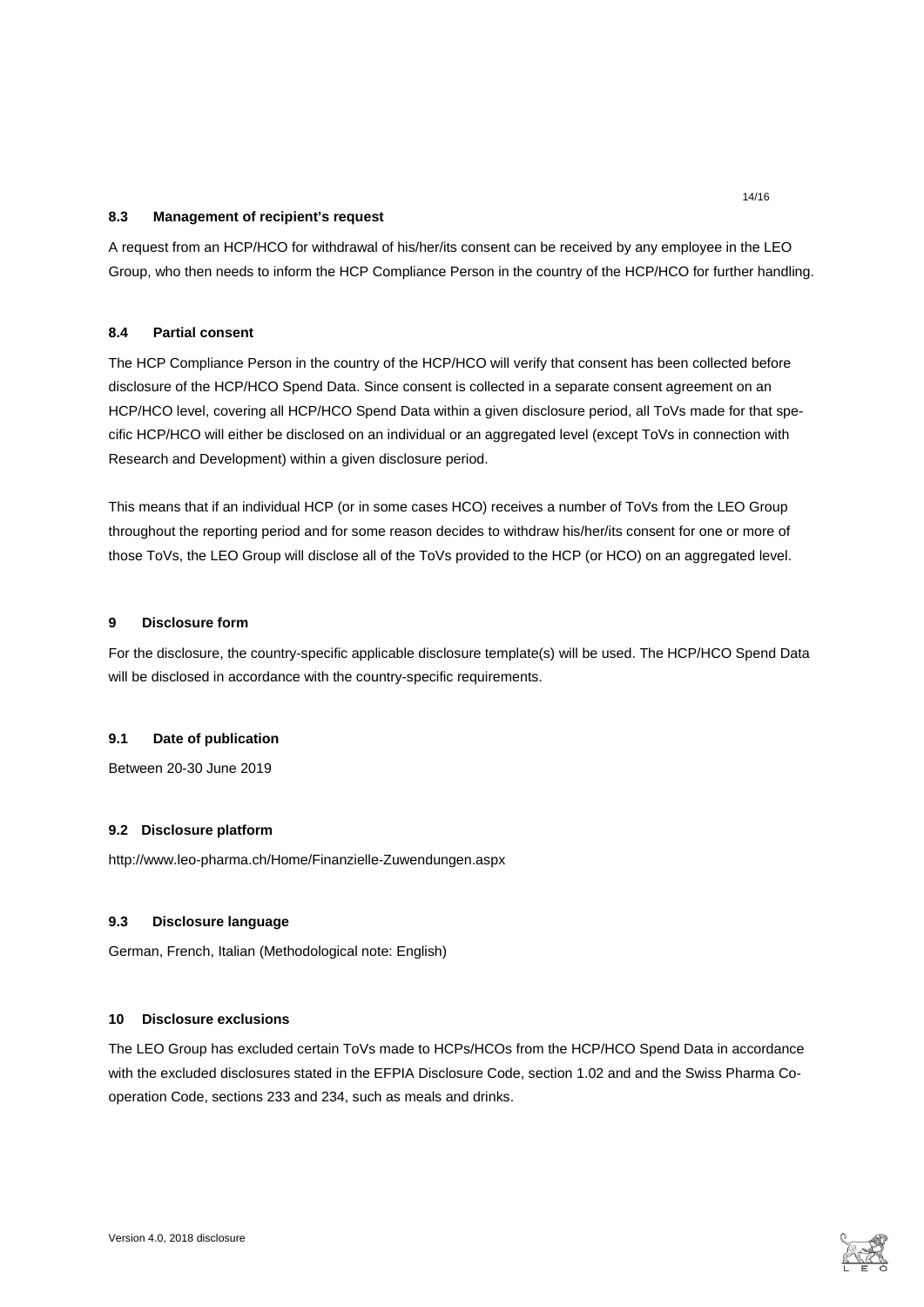In addition, in some cases the LEO Group provides certain non-financial support to HCPs/HCOs that cannot be assigned a monetary value, and the LEO Group has evaluated that these transfers of non-financial support are not to be considered a transfer of value, see section [10.1.](#page-14-0) Such transfer will also be excluded from the HCP/HCO Spend Data.

15/16

# <span id="page-14-0"></span>**10.1 Non-financial support**

Literature publications that relates to LEO originated data and analyses may be developed collaboratively between an HCP (external author) and the LEO Group (internal author). In accordance with Good Publication Practice for Communicating Company-Sponsored Medical Research (GPP3) and as stated in the LEO Group guideline on Scientific, Medical and/or Technical Publications, the LEO Group does not pay honoraria to authors, hence this is not a 'fee for service' set-up. Instead, authors contribute to these publications freely by using their time and intellectual resources.

To facilitate the development of publications so that the LEO Group can meet the obligation to publish results from clinical trials and other research activities in a timely manner, often professional medical writers are used. They can be employees of the LEO Group or from an external medical writing agency.

Support where the LEO Group provides a medical writer to an HCP in order to assist the HCP in a publication is not considered a ToV to the HCP as 1) no fee-for-service activity occurs whereby the HCP obtains no financial benefit 2) the value of the support provided by the LEO Group to authors is to society at large, the scientific community, patients, and the LEO Group, as it speeds up the process in which we share data, analysis, and interpretation to increase the overall knowledge about our products/patient solutions in development and in clinical use, i.e. there is no value to be transferred to the HCP; and 3) the support cannot be linked to a specific payment and thereby cannot be tracked.

### <span id="page-14-1"></span>**11 Medical Devices, Over-the-counter Medicines and Emollients**

The LEO Group also operates within the field of Medical Devices, Over-the-counter Medicines and emollients.

If not directed otherwise by the HCP Compliance Person in the country of the HCP/HCO, any ToV made to an HCP/HCO is captured and tracked, regardless of whether the activity performed relates to prescription-only medicines, medical devices, over-the-counter medicines or emollients.